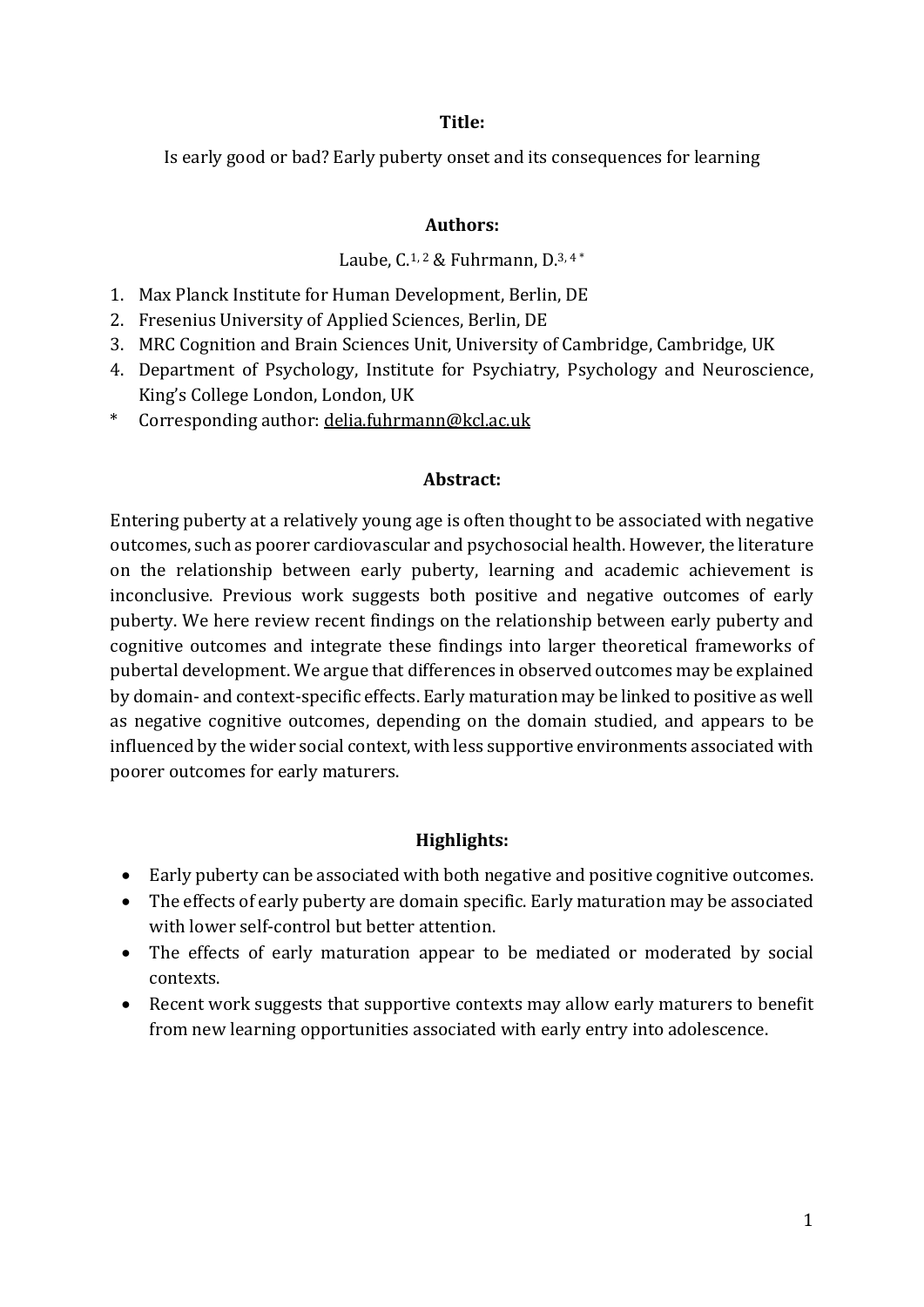# **Is early good or bad? Early puberty onset and its consequences for learning**

Puberty is a watershed in the life course. It is characterized by a rapid increase in gonadal hormones, initiating the development of secondary sexual characteristics (Shirtcliff, Dahl, & Pollak, 2009). The onset of puberty marks the beginning of adolescence, with its profound physical, social and cognitive changes (Crone  $&$  Dahl, 2012) and unique developmental tasks such as establishing strong peer relationships and the need to make reproductive decisions (Suleiman & Harden, 2016). Puberty onset may spark the opening of a sensitive period for development (Fuhrmann, Knoll, & Blakemore, 2015; Piekarski, Johnson, et al., 2017) and increase plasticity for traits relevant to these new developmental tasks (Scherf, Behrmann & Dahl, 2012). Depending on the social or cognitive domain studied, the rate of learning may increase (Knoll et al., 2016) or decrease (Pattwell et al., 2012) during this time compared to earlier or later in development (Laube, van den Bos, & Fandakova, 2020), providing preliminary evidence for changes in plasticity around the onset of puberty.

The timing of puberty onset has changed over the last few decades (Sørensen et al., 2012) and differs between individuals (Parent et al., 2003). This may have implications for sensitive periods of development because individual differences in puberty onset are thought to predict cognitive outcomes, such as inhibitory control (Laube, Lorenz, & van den Bos, et al., 2020; Piekarski, Boivin, & Wilbrecht, 2017). Whether these outcomes are generally better or worse after early puberty onset is controversial, however.

Our objective is to review the recent literature on the effects of early onset of puberty on cognitive development, learning and academic achievement. We systematize recent findings on the effects of early puberty on cognition and integrate them into longstanding theoretical ideas on pubertal timing effects. We show that the literature on the effects of pubertal timing is mixed, with some studies finding negative associations between early puberty onset and cognitive outcomes, other studies finding positive associations and still others finding null results. We will argue that these mixed findings may be a result of domain- and context-specific effects of puberty and cognition that reflect adaptive life history strategies.

### **Natural variation in pubertal onset**

The age of onset of breast development - the first hallmark sign of puberty for girls - has declined during the last two decades, from about 11 years to well below 10 years worldwide (Eckert-Lind et al., 2020). Similarly, the age at menarche - signaling full sexual maturity and the end of puberty – has decreased from 17-18 years of age in the early 19th century to about 13 years in the 1960s, when the trend plateaued in both Europe and North America (Sørensen et al., 2012; but see Walvoord, 2010). Findings are more mixed for boys. The male marker of pubertal onset - genital development (defined as testicular volume of more than 3ml) – has remained relatively stable in North America at about 11.5 years (Biro, Lucky, Huster, & Morrison, 1995; but see Euling et al., 2008). In Europe, in contrast, a recent Danish study documented a decrease in age at pubertal onset of 3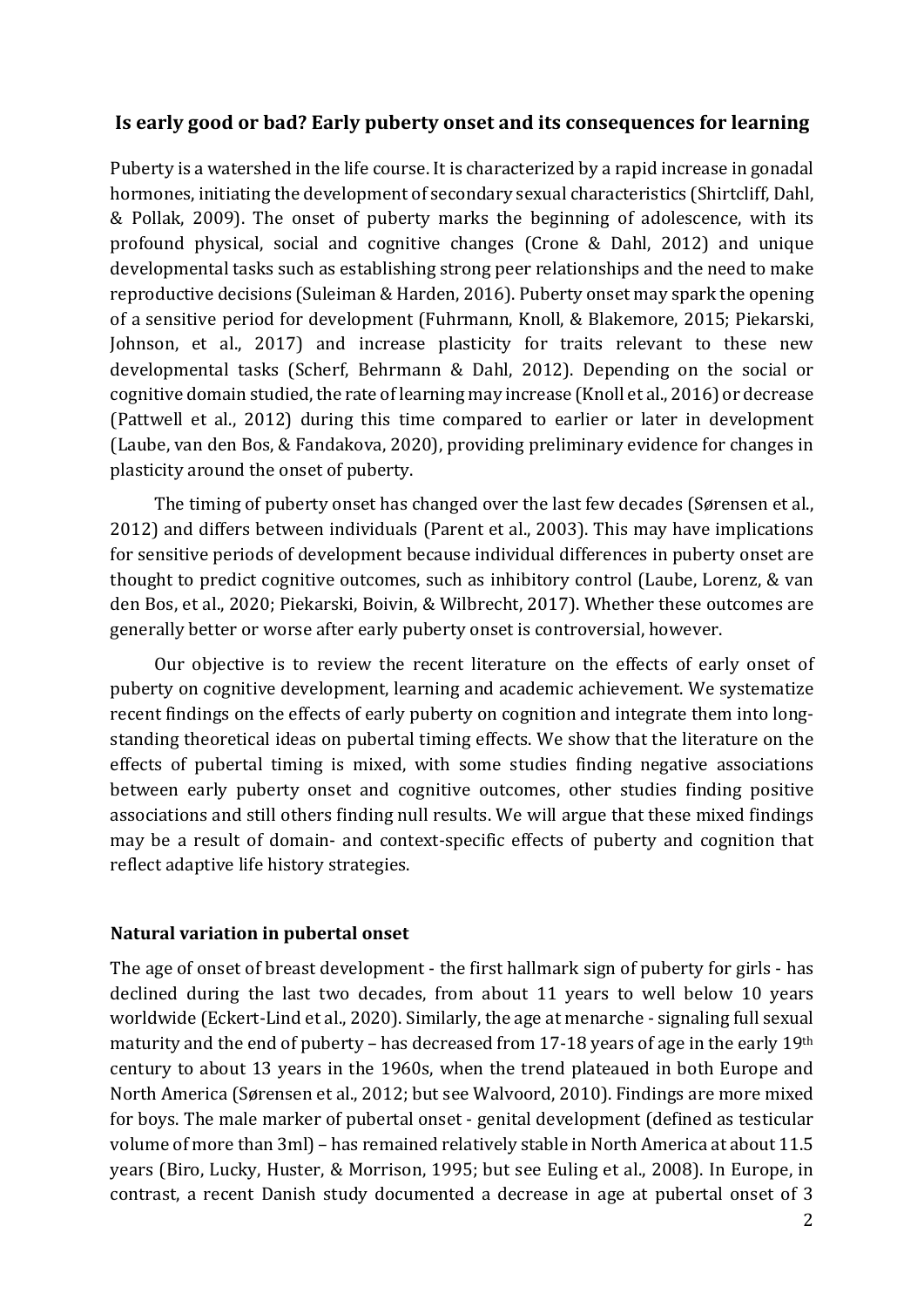months over a 15-year period (Sorensen et al., 2010). Similarly, Ohlsson et al. (2019) showed a secular trend for earlier pubertal timing in Swedish boys.

Within these secular trends, individual differences are pronounced. In America, puberty onset ranges from ages 8.0 to 14.9 years for girls and ages 9.7 to 14.1 years for boys (Lee, 1980), with similar age ranges currently considered typical in Britain (NHS, 2020). These individual differences in pubertal onset are thought to contribute to individual differences in health and cognitive outcomes (Laube et al. 2020). Entering puberty earlier compared to one's peers is often thought to be associated with an increased risk for psychopathological symptoms during adolescence (Ullsperger & Nikolas, 2017), as well as cardiovascular disease, type-two-diabetes and breast cancer in adulthood (Bodicoat et al., 2014; Day, Elks, Murray, Ong, & Perry, 2015; Prentice & Viner, 2013). Early puberty onset has also been associated with worse performance on attention and executive functioning tasks (Stumper, Mac Giollabhui, Abramson, & Alloy, 2020), as well as lower academic attainment (Cavanagh, Riegle-Crumb, & Crosnoe, 2007). Theories of puberty development therefore generally seek to explain *negative* effects of early puberty (e.g. Caspi & Moffitt, 1991). In contrast, several recent studies (e.g. Chaku & Hoyt, 2019; Koerselmann & Pekkarinen, 2017) and theories (e.g. Belsky, Bakermans-Kranenburg, & Van Ijzendoorn, 2007), have suggested potential *positive* associations between early puberty and socio-cognitive outcomes (Chaku & Hoyt, 2019; Koerselmann & Pekkarinen, 2017). Others still suggest that early puberty is merely a symptom of pre-existing differences and has no effect in and of itself (cf. stress acceleration hypothesis; Callaghan & Tottenham, 2016). Below we outline several of these theories, discuss their relative support by recent empirical findings and extract key predictions for cognitive trajectories  $(Figure 1)$ .

# **Theories on the effects of pubertal timing**

The literature on pubertal timing is rich in hypotheses predicting different developmental trajectories and mechanisms by which early puberty onset affects developmental trajectories (Figure 1). These hypotheses can be grouped into three theoretical strands: The first predicts that early puberty amplifies preexisting childhood characteristics (e.g. the accentuation hypothesis, Caspi & Moffitt, 1999). The second predicts that early maturation fundamentally changes developmental trajectories (e.g. hormonal influences hypothesis, Schulz, Molenda-Figueira, & Sisk, 2009). The third predicts that the impact of early puberty is context-dependent (e.g. differential susceptibility hypothesis, Belsky, Bakermans-Kranenburg, & Van Ijzendoorn, 2007).

# *Theory Strand 1: Early puberty amplifies pre-existing problems*

The first theory strand suggests that early puberty amplifies pre-existing problems. A primary example of this line of thought is the accentuation hypothesis (Caspi & Moffitt, 1991). This hypothesis suggests that pre-pubertal emotional and behavioral problems are exacerbated at the onset of puberty (Figure 1A). Early physical maturation is here framed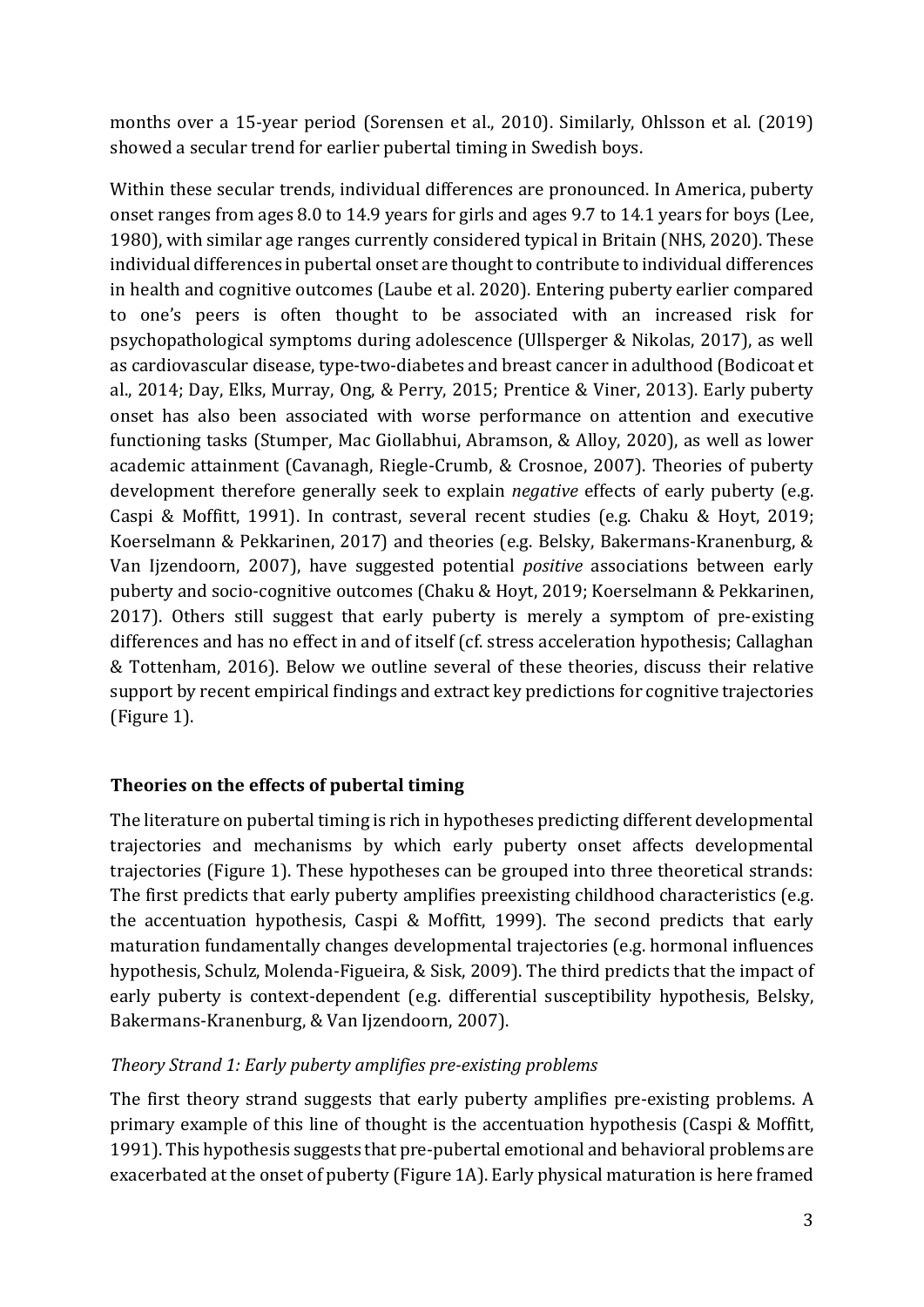as a life stressor that adds to and magnifies existing childhood problems. The accentuation hypothesis predicts that maladaptive behaviors are thought to become magnified by early puberty, compared to later maturing peers. In line with these considerations, current research shows that early pubertal timing amplifies the link between childhood problems and adolescent substance use (Beltz, Corley, Wadsworth, DiLalla, & Berenbaum, 2019; Senia, Donnellan, & Neppl, 2018). Effects may not persist into adulthood, however (Senia et al., 2018). Presently, there is little evidence for this hypothesis for cognitive outcomes.

#### *Theory Strand 2: Early puberty alters developmental trajectories*

The hormonal influence hypothesis (Schulz, Molenda-Figueira, & Sisk, 2009) and maturation disparity hypothesis (Brooks-Gunn, Petersen, & Eichorn, 1985) predict that early puberty fundamentally changes developmental trajectories (Figure 1B). These theories are complimentary to the accentuation hypothesis, as they, too, predict mainly poorer outcomes for early maturers.

The hormonal influence hypothesis suggests that the brain's sensitivity to pubertal hormones decreases with age. Therefore, puberty and the associated hormonal changes assert a stronger effect on behavior and cognition earlier than later in development. This hypothesis stands in the tradition of theories predicting a decrease in plasticity over the lifespan (Kühn & Lindenberger, 2015; Oberman & Pascual-Leone, 2013). It suggests that an early increase in pubertal hormones contributes to a premature decrease in plasticity and thus closure of sensitive periods for cognitive development in childhood (Juraska  $&$ Willing, 2017; Piekarski, Boivin, et al., 2017; Piekarski, Johnson, et al., 2017; Figure 1B).

Recent animal studies provide causal evidence that pubertal hormones impact on plasticity and can have negative effects on learning. Pubertal hormones have been shown to affect inhibitory interneurons like parvalbumin-positive large basket cells and brainderived neurotrophic factor expression, as well as  $\gamma$ -aminobutyric acid (GABA) neurotransmission. All of these mechanisms contribute to the opening and closure of sensitive periods (Hill, Wu, Kwek, & Van den Buuse, 2012; Piekarski, Boivin, et al., 2017; Wu, Du, Van den Buuse, & Hill, 2014). Their effects are region-specific and may be particularly pronounced in the frontal cortex and hippocampus (see Laube et al., 2020). Pubertal hormones may also be related to decreases in cognitive performance, potentially decreasing capacity for learning (Nguyen et al., 2017; Piekarski, Boivin, et al., 2017). Piekarski and colleagues (2017), for instance, manipulated pubertal onset via prepubertal hormone treatment and found that mice with peri-pubertal exposure to gonadal hormones required more trials to reach criterion performance in a reversal-learning task compared to controls.

While the hormonal influence hypothesis is mainly concerned with the biological effects of early puberty, the maturation disparity hypothesis highlights social effects of early maturation. Early maturers may have less opportunity to prepare cognitively and socially for the changes and challenges of puberty and adolescence. Due to a more mature physical appearance, early maturers may be treated as older than they actually are, or affiliate with older peers, without necessarily having had time to develop the relevant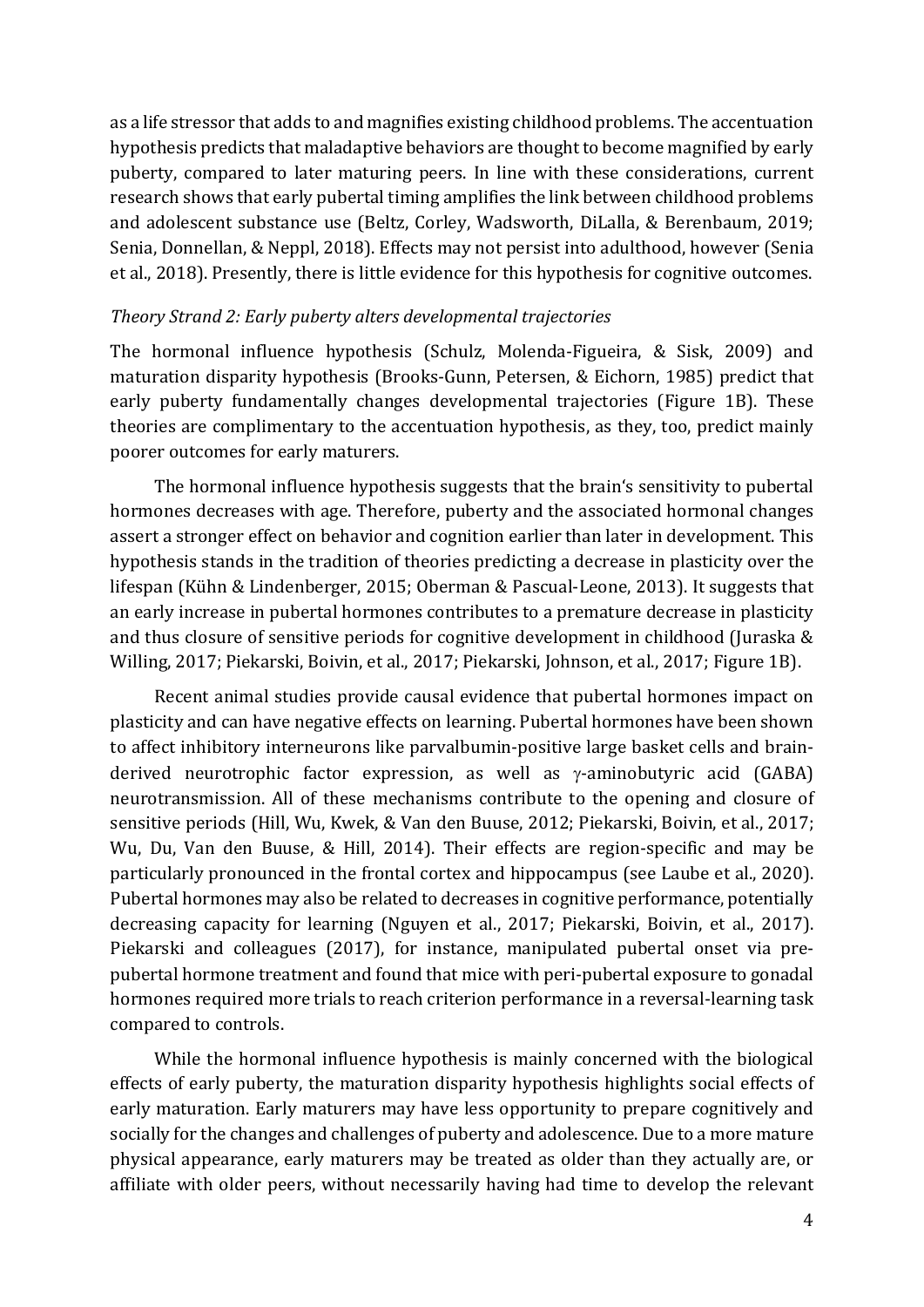cognitive and social skills to navigate a more mature world (Caspi, Lynam, Moffitt, & Silva, 1993). In line with this prediction, Acacio-Claro, Koivusilta, Doku and Rimpelä (2019) sampled a total of 37,876 adolescents and found that those with early puberty timing showed more stress symptoms, and were less likely to share problems with their family. Early maturation was not associated with lower academic achievement in this study, however. Delayed, rather than early puberty was related to lower school achievement in boys, although this effect dissipated in adulthood.

In a similarly critical vein, Chaku and Hoyt (2019) argued that early maturation may present opportunities as well as obstacles. Early maturers may be exposed to new roles and responsibilities before the majority of their peers, giving them unique, and prolonged opportunities for cognitive growth and social advantage. This suggestion is in line with recent theoretical suggestions highlighting that adolescence may form another sensitive period after early childhood, particularly for higher-order cognitive functions in adolescence (Fuhrmann et al., 2015; Larsen & Luna, 2018). Early pubertal onset may then prolong this sensitive phase.

Koerselman and Pekkarinen (2017) provided some evidence for potential benefits associated with earlier puberty. They showed larger gains in mathematics and reading test scores between ages seven and 16 for children with early, compared to late, pubertal development. In a recent, seven-year longitudinal study with 1,099 young people aged 9.5-15.5 years of age, Chaku & Hoyt (2019) also showed that early maturing girls showed both increases in attention, as well as less self-control over the course of adolescence, highlighing the complexities of developmental outcomes of pubertal timing.

#### *Theory Strand 3: Early puberty increases susceptibility to context*

In contrast to Theory Strands 1 and 2, Theory Strand 3 highlights context-dependencies. The contextual amplification hypothesis predicts that harsh social environments combined with early puberty increase the cumulative risk of problematic behavior (Figure 1, C1 and C2). Consistent with this account, several studies have shown that environmental factors such as family environment and parenting styles moderate the association between early pubertal timing and problematic behavior (for a review, see Ge, Natusaki, Jin & Biehl, 2011), although there is little data on cognitive outcomes.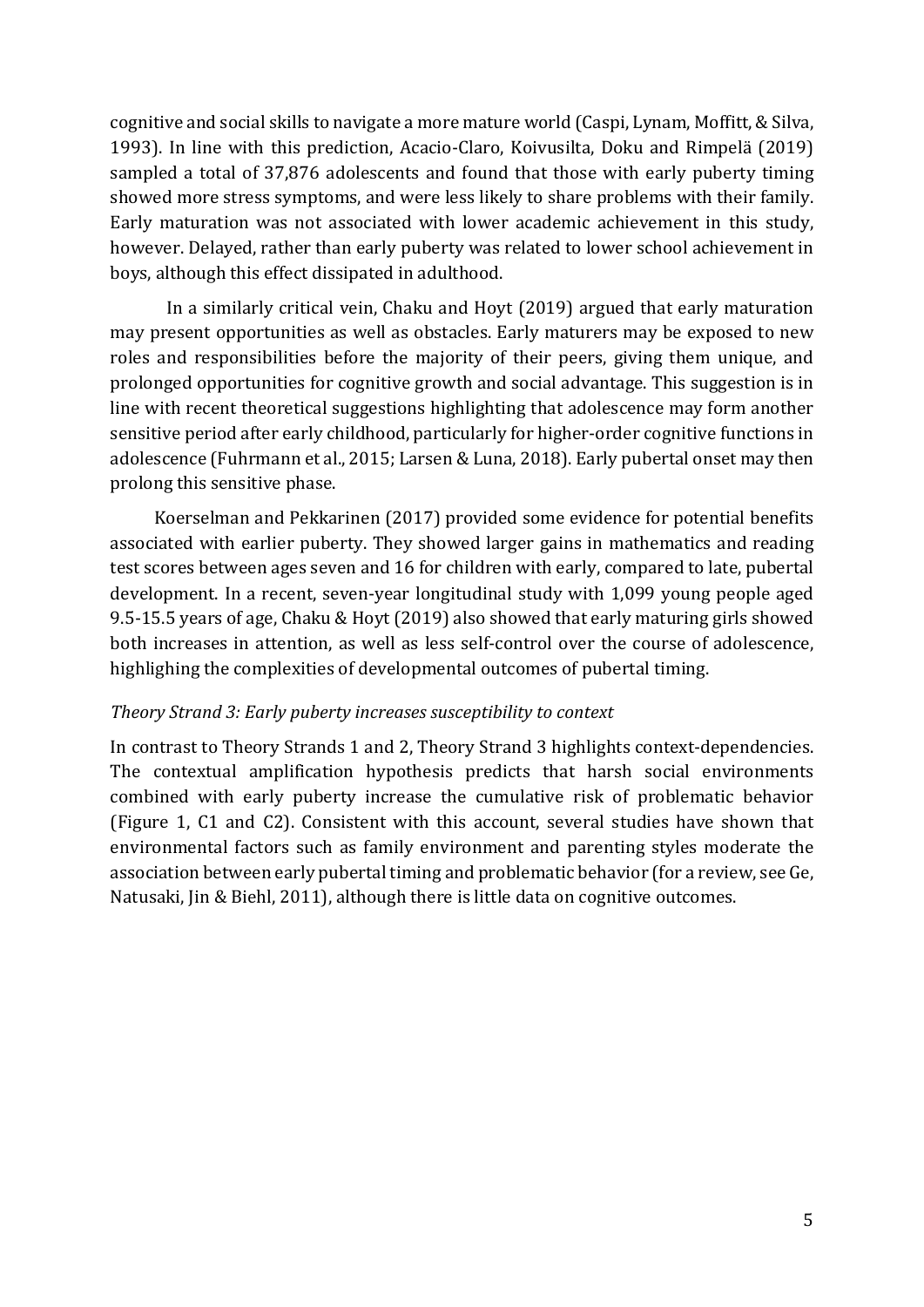

**Figure 1.** Cognitive trajectories for early maturers (shown in green) and typical maturers (shown in black), as predicted by three different theoretical frameworks of early puberty (Theory Strand 1: Early puberty amplifies pre-existing problems; Theory Strand 2: Early puberty alters developmental trajectories; Theory Strand 3: Early puberty increases susceptibility to context). We considered the following frameworks within these Strands: accentuation hypothesis (Caspi & Moffitt, 1991), hormonal influence hypothesis (Schulz, Molenda-Figueira, & Sisk, 2009), maturation disparity hypothesis (Brooks-Gunn, Petersen, & Eichorn, 1985), contextual amplification hypothesis (Ge, Natusaki, Jin & Biehl, 2011) and differential susceptibility hypotheses (Belsky, Bakermans-Kranenburg, & Van Ijzendoorn, 2007). Trajectories pre puberty onset are shown as dashed lines, trajectories post puberty onset is shown as solid lines.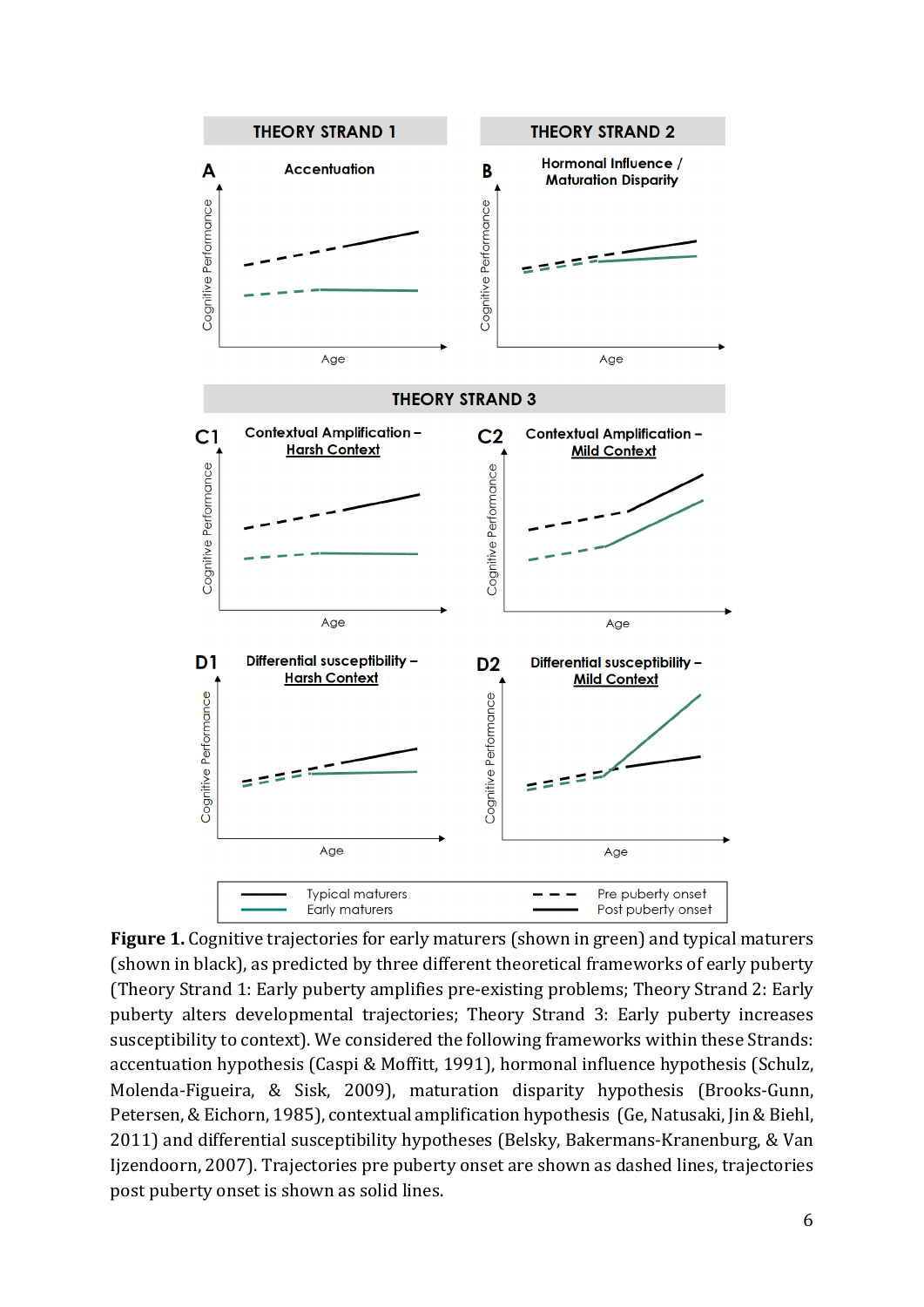The differential susceptibility hypothesis (Belsky, Bakermans-Kranenburg, & Van Ijzendoorn, 2007) suggests that early pubertal timing increases the susceptibility to both positive and negative environmental influences (Figure 1, D1 and D2). That is, early maturers may show heightened susceptibility to supportive and nurturing influences, as well as to harsh and adverse ones. Chen & Raine  $(2017)$  tested this hypothesis in a sample of 411 community-recruited youth aged 11-12. They found that harsh parenting predicted more aggressive behavior in early, but not late maturing individuals. Conversely, positive parenting was associated with less aggressive behavior, but only among early maturing individuals. Similarly, a study by Klopack, Sutton, Simons, & Simons  $(2019)$  showed that the social context including factors such as parenting, peers and neighborhood were related to social competence, and delinquent behavior in late adolescence, depending on the nature of relationships. The authors also found a significant, albeit weak, association between early and average pubertal onset and higher educational level in adulthood. We note that there is little data on cognitive outcomes.

Overall, all Theory Strands predict a change in developmental trajectories after early puberty (Figure 1). Animal studies support the accentuation hypothesis. They clearly show that pubertal hormones are implicated in mechanisms of plasticity, with mainly negative effects on cognitive outcomes (Piekarski, Boivin, et al., 2017; Piekarski, Johnson, et al., 2017). However, findings in the human literature are more mixed, demonstrating both costs (Cavanagh et al., 2007; Nguyen et al., 2017) and benefits (Chaku & Hoyt, 2019; Korselmann & Pekkarinen, 2017) or no clear effects at all (Acacio-Claro et al., 2019). These mixed results are more easily accommodated by theories predicting a contextdependent effect of early puberty. For humans, social context, may play a larger role in determining lifespan outcomes than for other animals (see Textbox Questions for Future Research).

### Pubertal timing in the larger social context

In 1964, Douglas and Ross showed that these effects may differ between adolescents from different social background. Using the British National Survey of Health and Development  $(N = 5,000)$ , the authors showed that early maturers of both genders showed superior performance in intelligence and attainment assessments at ages 8, 11 and 15 years. The authors noted, however, that this effect did not hold for participants from working class backgrounds. Early maturing boys and girls from a working class background left education earlier than their later maturing peers. This study was one of the first to highlight that the detrimental effects of puberty observed in some studies may not be solely due to direct effects of pubertal timing on cognition and achievement. Rather, sociocultural effects may mediate the effects of early puberty on cognition.

Lower educational attainment after early maturation may partly be due to motivational effects (Martin and Steinbeck, 2017). Martin and Steinbeck (2017) found that a more advanced pubertal status did not directly predict academic achievement, but rather academic motivation, which included factors such as academic self-efficacy and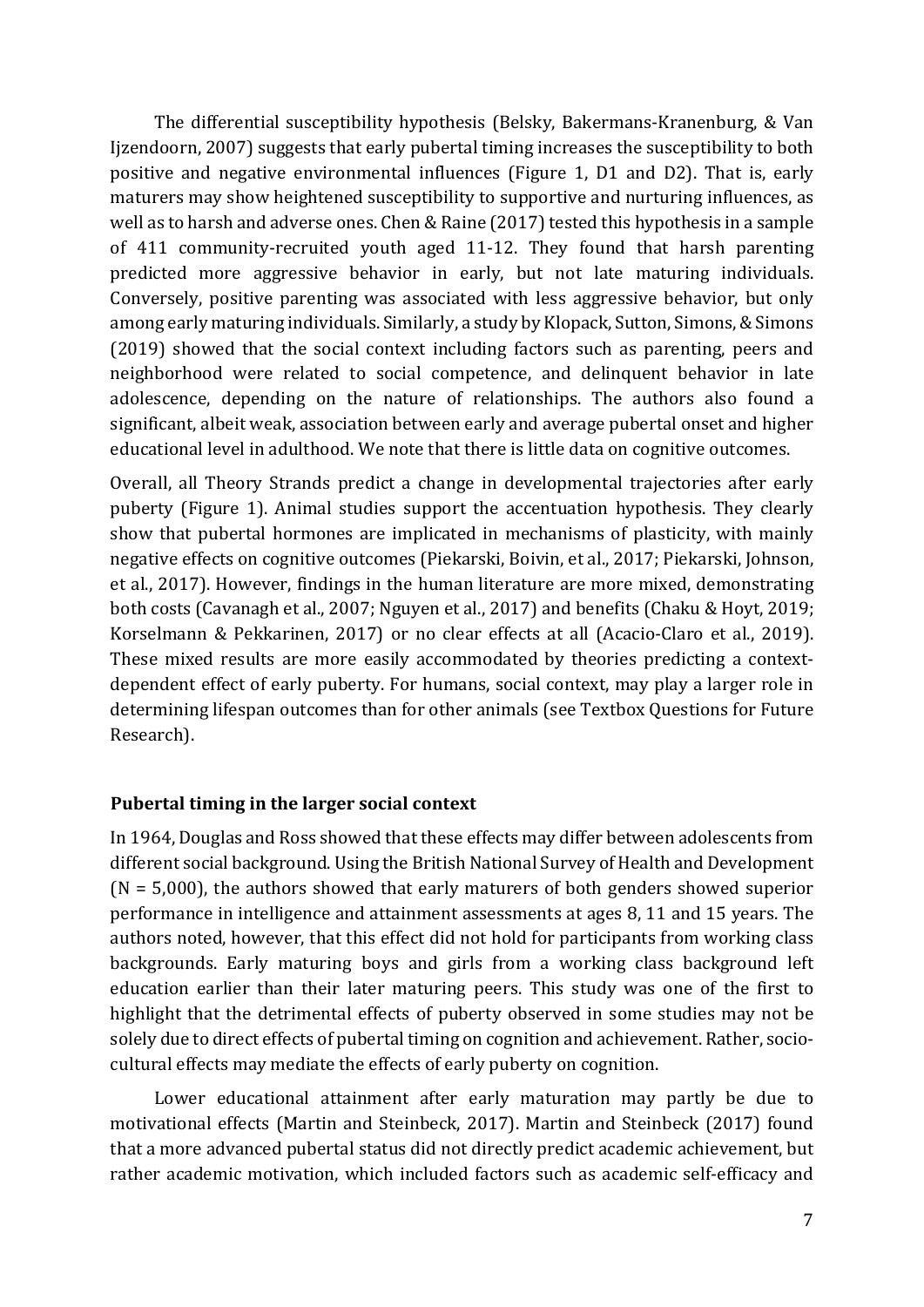valuing of school. Academic motivation was found to be significantly lower for more mature participants, which was, in turn, related to lower academic achievement. These motivational differences may be related to pubertal, hormone-related increases in impatience observed both at a behavioral (Cardoos et al., 2017; Laube, Suleiman, Johnson, Dahl, & van den Bos, 2017) and neural level (Laube, Lorenz, & van den Bos, 2020; Op De MacKs et al., 2011). These motivational differences may also reflect reasonable, and possibly adaptive, responses to living in more uncertain social contexts (Frankenhuis & Nettle, 2019). For instance, there are studies showing that women from more advantaged backgrounds on average benefit from delayed childbearing in terms of both infant health (Cohen, 2016) and employment (Florian, 2018). For women from more disadvantaged backgrounds, however, early childbearing may, on average, be associated with reduced infant health (Cohen, 2016). This may be an adaptive response to stress effects accumulating over the years and impacting maternal health more at older ages (Cohen, 2016).

Carter, Mustafaa, & Leath (2018) highlighted another potential route by which the social environment may affect cognitive outcomes. The authors showed elementary school teachers' drawings of black and white girls at varying stages of pubertal development. Teachers were then asked to predict future academic success and social functioning. Teachers expected more physically developed girls to show lower academic performance and more social problems for both ethnicities. This effect was more pronounced for black than white girls, however. These results support the notion that academic achievement may be shaped by expectations and reactions of society towards early physical maturation. Overall, these findings suggest that biological processes interact with socio-cultural context and expectations.

### **Conclusion**

Early puberty is often thought to be associated with negative outcomes. However, recent work on the relationship between early puberty and cognition highlights domain- and context-specific effects. Early maturation may be related to positive outcomes for domains such as attention and negative outcomes for domains such as self-control, though general laws governing cognitive strengths and weaknesses after early puberty still need to be specified. It has become clear that early maturation may not necessarily affect cognition and academic outcomes directly. Rather, negative effects of early puberty may be related to academic motivation and reactions from the social environment to early maturation. Future research can help us understand what social contexts are related to positive outcomes and how interventions can harness developmental plasticity and sensitive periods in adolescence to foster positive social environments for early maturers (see Textbox Questions for future research).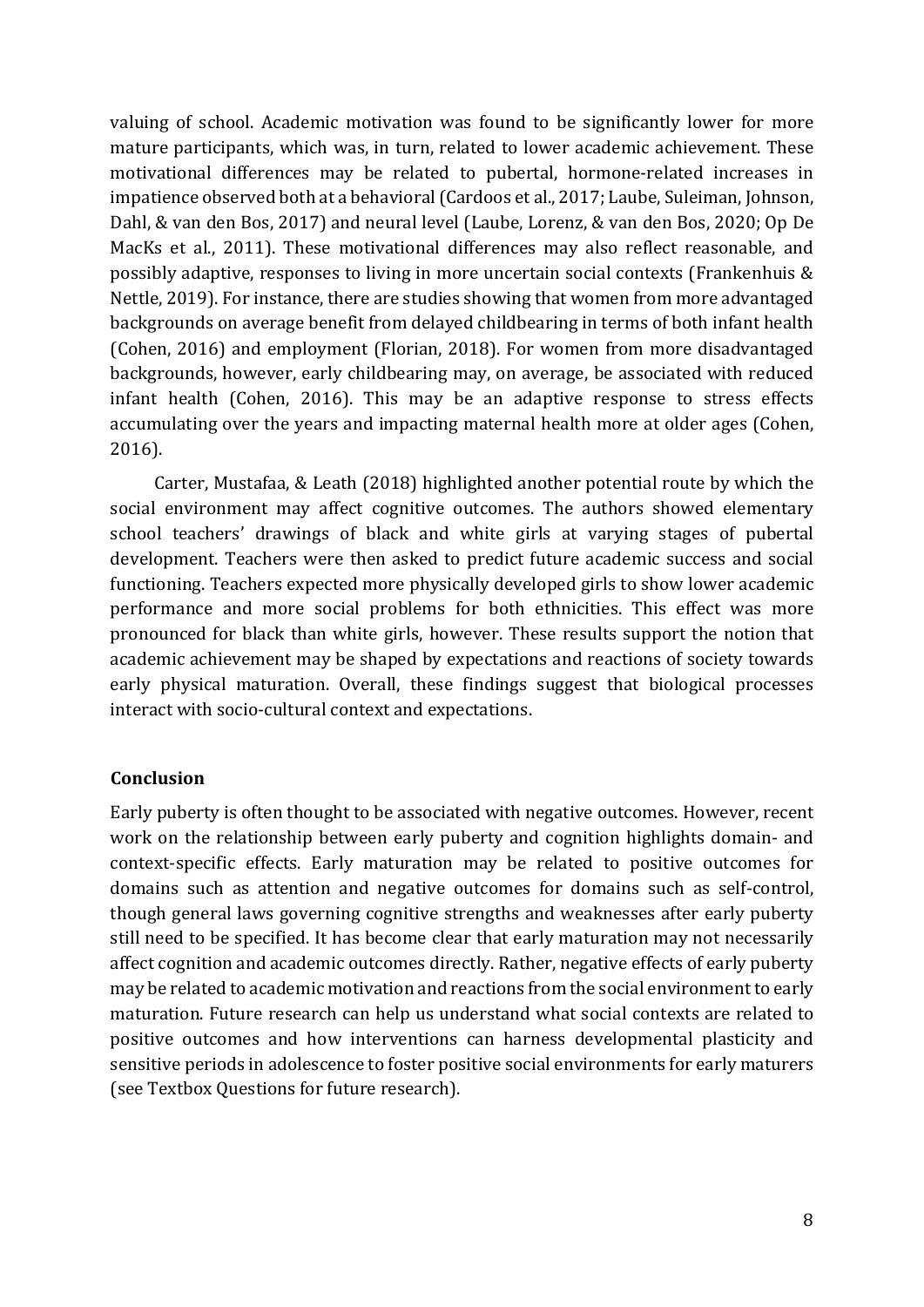### **Questions for future research**

*Domain specificity*: What cognitive domains are spared or positively impacted by early maturation? What domains are negatively impacted?

*Context dependencies*: What kind of context fosters cognitive health for early maturers? What kind of context impacts early maturers positively? What influence do familial, school and peer factors have?

*Plasticity and sensitive periods*: How malleable are early maturers to interventions (e.g. cognitive training)? At what point in life are they most susceptible to interventions?

*Testing mechanisms*: Can we use animal models to isolate causal mechanisms (e.g. specific hormones and neural pathways) that lead to changes in plasticity after early maturation?

Testing theoretical predictions: What maturation hypothesis best predicts longitudinal trajectories of cognitive development?

*Generating new theoretical predictions:* Can we test the costs and benefits of early maturation on cognitive outcomes using, for instance, life history theory and optimality models?

# **Acknowledgements:**

We thank Oisin Butler and Rogier Kievit for helpful comments on the manuscript.

# **References and recommended reading**

Papers of particular interest, published within the period of review, have been highlighted as:

\* of special interest

\*\* of outstanding interest

**\*\*** Acacio-Claro, P. J., Koivusilta, L. K., Doku, D. T., & Rimpelä, A. H. (2019). Timing of puberty and reserve capacity in adolescence as pathways to educational level in adulthood—a longitudinal study. *Annals of Human Biology*, *46*(1), 35–45. https://doi.org/10.1080/03014460.2019.1596311

*This longitudinal study followed 37,876 adolescents into adulthood and found that* early puberty was related to more stress symptoms, less physical activity and less openness with family and friends. However, this directionality did not hold for academic achievement, where delayed pubertal timing increased the probability of having lowto-middle education in adulthood. This effect dissipated by adulthood, however. This study highlights mixed findings in large samples, as well as the importance of following participants into adulthood. The latter allows us to assess long-term consequences of early puberty and gives us the opportunity to assess outcomes at a point in development at which early and late maturers can be matched for both puberty stage and age.

Belsky, J., Bakermans-Kranenburg, M. J., & Van Ijzendoorn, M. H. (2007). For better and for worse: Differential susceptibility to environmental influences. *Current Directions in Psychological Science*, *16*(6), 300–304. https://doi.org/10.1111/j.1467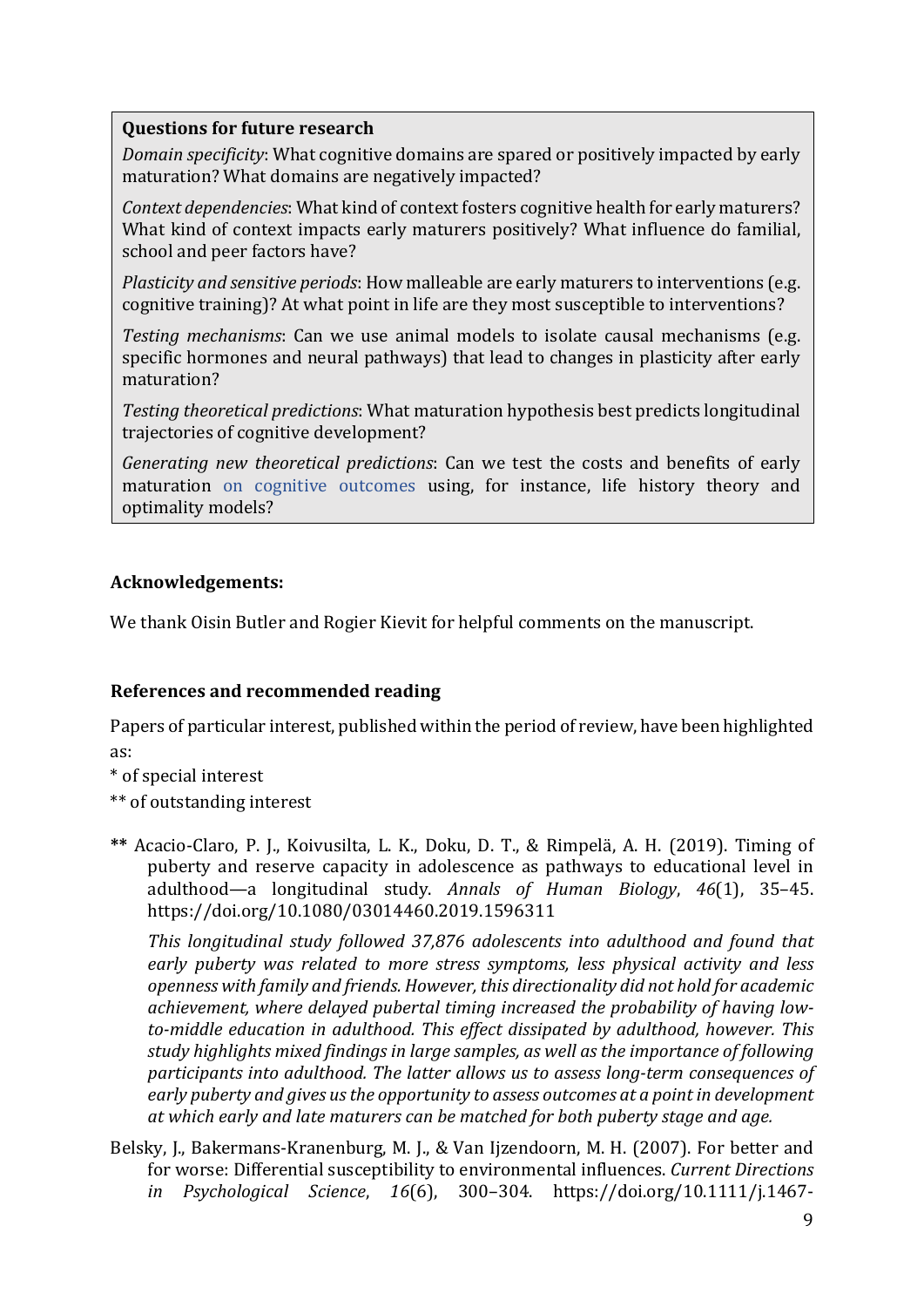8721.2007.00525.x

- Beltz, A. M., Corley, R. P., Wadsworth, S. J., DiLalla, L. F., & Berenbaum, S. A. (2019). Does puberty affect the development of behavior problems as a mediator, moderator, or unique predictor? *Development* and *Psychopathology*, 1–13. https://doi.org/10.1017/S095457941900141X
- Biro, F. M., Lucky, A. W., Huster, G. A., & Morrison, J. A. (1995). Pubertal staging in boys. *The Journal of Pediatrics*, *127*(1), 100–102. https://doi.org/10.1016/S0022- 3476(95)70265-2
- Bodicoat, D. H., Schoemaker, M. J., Jones, M. E., McFadden, E., Griffin, J., Ashworth, A., & Swerdlow, A. J. (2014). Timing of pubertal stages and breast cancer risk: The Breakthrough Generations Study. *Breast Cancer Research*, 16(1), 1–8. https://doi.org/10.1186/bcr3613
- Brooks-Gunn, J., Petersen, A. C., & Eichorn, D. (1985). The study of maturational timing effects in adolescence. *Journal of Youth and Adolescence*, 14(3), 149-161. https://doi.org/10.1007/BF02090316
- Cardoos, S. L., Ballonoff, A., Johnson, M., Bos, W. Van Den, Hinshaw, S. P., & Dahl, R. E. (2017). Psychoneuroendocrinology Social status strategy in early adolescent girls : Testosterone and value-based decision making. *Psychoneuroendocrinology*, 81, 14– 21. https://doi.org/10.1016/j.psyneuen.2017.03.013
- Carter, R., Mustafaa, F. N., & Leath, S. (2018). Teachers' Expectations of Girls' Classroom Performance and Behavior: Effects of Girls' Race and Pubertal Timing. *Journal of Early Adolescence*, *38*(7), 885–907. https://doi.org/10.1177/0272431617699947
- Casey, B. J. (2014). Beyond Simple Models of Self-Control to Circuit-Based Accounts of Adolescent Behavior. *Annual Review of Psychology*, (July 2014), 1-25. https://doi.org/10.1146/annurev-psych-010814-015156
- Caspi, A., Lynam, D., Moffitt, T. E., & Silva, P. A. (1993). Unraveling girls' delinquency: Biological, dispositional, and contextual contributions to adolescent misbehavior. *Developmental Psychology*, *29*(1), 19–30. https://doi.org/10.1037//0012- 1649.29.1.19
- Caspi, A., & Moffitt, T. E. (1991). Individual differences are accentuated during periods of social change: The sample case of girls at puberty. *Journal of Personality and Social Psychology*, *61*(1), 157–168. https://doi.org/10.1037//0022-3514.61.1.157
- Callaghan, B. L., & Tottenham, N. (2016). The stress acceleration hypothesis: Effects of early-life adversity on emotion circuits and behavior. Current Opinion in Behavioral Sciences, 7, 76-81. doi:10.1016/j.cobeha.2015.11.018
- Cavanagh, S. E., Riegle-Crumb, C., & Crosnoe, R. (2007). Puberty and the education of girls. *Social Psychology Quarterly*, *70*(2), 186–198. https://doi.org/10.1177/019027250707000207
- \*\* Chaku, N., & Hovt, L. T. (2019). Developmental Trajectories of Executive Functioning and Puberty in Boys and Girls. *Journal of Youth and Adolescence*, 48(7), 1365–1378. https://doi.org/10.1007/s10964-019-01021-2

*A* longitudinal study with 1099 youg people showing that early puberty is related to *better attention skills for both boys and girls. In addition, early puberty onset predicted* less self-control in girls, highlighing the complexities of puberal processes and its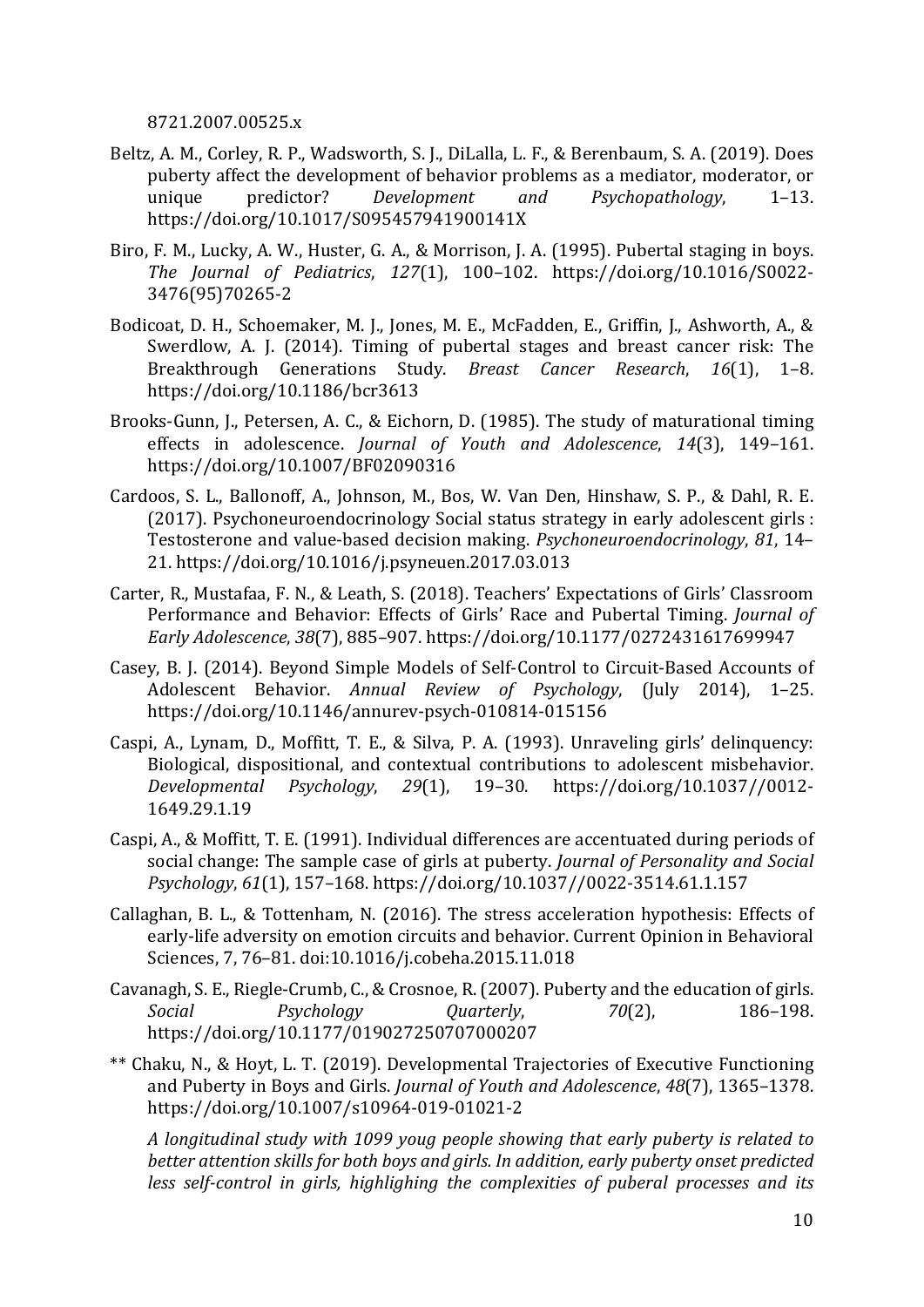*diverse effects on development.*

- Chen, F. R., & Raine, A. (2017). Effects of harsh parenting and positive parenting practices on youth aggressive behavior: The moderating role of early pubertal timing. *Aggressive Behavior*, *44*(1), 18–28. https://doi.org/10.1002/ab.21720
- Cohen, P. N. (2016). Maternal age and infant mortality for white, black, and Mexican mothers in the United States. *Sociological Science*, 3, 32-38.
- Crone, E. a, & Dahl, R. E. (2012). Understanding adolescence as a period of social-affective engagement and goal flexibility. *Nature Reviews. Neuroscience*, 13(9), 636-650. https://doi.org/10.1038/nrn3313
- Day, F. R., Elks, C. E., Murray, A., Ong, K. K., & Perry, J. R. B. (2015). Puberty timing associated with diabetes, cardiovascular disease and also diverse health outcomes in men and women: The UK Biobank study. *Scientific Reports*, 5(April), 1-12. https://doi.org/10.1038/srep11208
- Douglas, J. W. B., & Ross, J. M. (1964). Age of Puberty Related To Educational Ability, Attainment and School Leaving Age. *Journal of Child Psychology and Psychiatry*, 5(3– 4), 185–196. https://doi.org/10.1111/j.1469-7610.1964.tb02140.x
- \* Eckert-Lind, C., Busch, A. S., Petersen, J. H., Biro, F. M., Butler, G., Bräuner, E. V., & Juul, A. (2020). Worldwide Secular Trends in Age at Pubertal Onset Assessed by Breast Development among Girls: A Systematic Review and Meta-analysis. *JAMA Pediatrics*, 1–11. https://doi.org/10.1001/jamapediatrics.2019.5881

A comprehensive review and meta-analysis of 38 international studies assessing age at *pubertal onset in healthy girls.*

- Euling, S. Y., Herman-Giddens, M. E., Lee, P. A., Selevan, S. G., Juul, A., Sørensen, T. I. A., ... Swan, S. H. (2008). Examination of US puberty-timing data from 1940 to 1994 for secular trends: Panel findings. *Pediatrics*, 121(SUPPL.3). https://doi.org/10.1542/peds.2007-1813D
- Florian, S. M. (2018). Motherhood and employment among whites. Hispanics, and blacks: a life course approach. *Journal of Marriage and Family*, 80(1), 134-149.
- Frankenhuis, W. E. & Nettle, D. (2020). The strengths of people in poverty. Current *Directions in Psychological Science*, 29(1), 16-21. doi:10.1177/0963721419881154
- Fuhrmann, D., Knoll, L. J., & Blakemore, S. J. (2015). Adolescence as a Sensitive Period of Brain Development. *Trends in Cognitive Sciences*, 19(10), 558–566. https://doi.org/10.1016/j.tics.2015.07.008
- Ge, X., Natsuaki, M. N., Jin, R., & Biehl,M. (2011). A contextual amplification hypothesis: Pubertal timing and girls' emotional and behavioral problems. In M. Kerr, H. Stattin, R. C. M. E. Engels, G. Overbeek, & A.-K. Andershed (Eds.), *Understanding girls' problem* behavior: How girls' delinquency develops in the context of maturity and health, co*occurring problems, and relationships* (pp. 11–30). London, UK: Wiley.
- Hill, R. A., Wu, Y. W. C., Kwek, P., & Van den Buuse, M. (2012). Modulatory Effects of Sex Steroid Hormones on Brain-Derived Neurotrophic Factor-Tyrosine Kinase B Expression during Adolescent Development in C57Bl/6 Mice. *Journal of Neuroendocrinology*, *24*(5), 774–788. https://doi.org/10.1111/j.1365- 2826.2012.02277.x

Juraska, J. M., & Willing, J. (2017). Pubertal onset as a critical transition for neural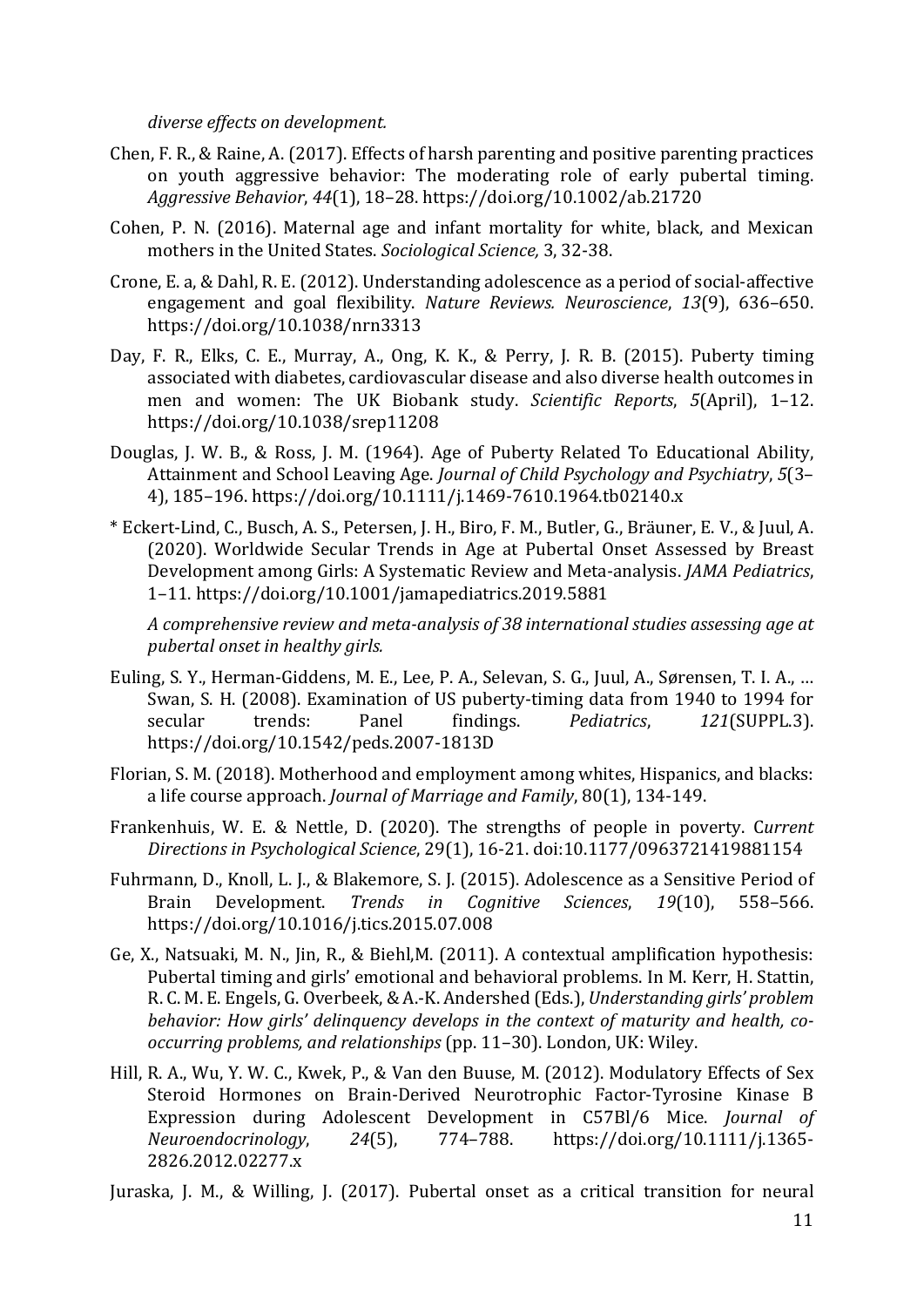development and cognition. *Brain Research*, *1654*, 87–94. https://doi.org/10.1016/j.brainres.2016.04.012

- Klopack, E. T., Sutton, T. E., Simons, R. L., & Simons, L. G. (2019). Disentangling the Effects of Boys' Pubertal Timing: The Importance of Social Context. *Journal of Youth and Adolescence*. https://doi.org/10.1007/s10964-019-01141-9
- Knoll, L. J., Fuhrmann, D., Sakhardande, A. L., Stamp, F., Speekenbrink, M., & Blakemore, S.-J. (2016). A Window of Opportunity for Cognitive Training in Adolescence. *Psychological Science*, *27*(12), 1620–1631. https://doi.org/10.1177/0956797616671327
- Koerselman, K., & Pekkarinen, T. (2017). The Timing of Puberty and Gender Differences in Educational Achievement. *IZA Discussion Paper;10889*, (10889).
- Kühn, S., & Lindenberger, U. (2015). Research on Human Plasticity in Adulthood: A Lifespan Agenda. *Handbook of the Psychology of Aging: Eighth Edition*, 105-123. https://doi.org/10.1016/B978-0-12-411469-2.00006-6
- Larsen, B., & Luna, B. (2018). Adolescence as a neurobiological critical period for the development of higher-order cognition. *Neuroscience and Biobehavioral Reviews*, 94(March), 179-195. https://doi.org/10.1016/j.neubiorev.2018.09.005
- Laube, C., Lorenz, R., & van den Bos, W. (2020). Pubertal testosterone correlates with adolescent impatience and dorsal striatal activity. *Developmental Cognitive Neuroscience*, 42<sup>(February 2019), 100749.</sup> https://doi.org/10.1016/j.dcn.2019.100749
- Laube, C., Suleiman, A. B., Johnson, M., Dahl, R. E., & van den Bos, W. (2017). Dissociable effects of age and testosterone on adolescent impatience. *Psychoneuroendocrinology*, 80, 162-169. https://doi.org/10.1016/j.psyneuen.2017.03.012
- Laube, C., van den Bos, W., & Fandakova, Y. (2020). The relationship between pubertal hormones and brain plasticity: Implications for cognitive training in adolescence. *Developmental Cognitive Neuroscience*, *42*(January), 100753. https://doi.org/10.1016/j.dcn.2020.100753
- Lee, P. A. (1980). Normal ages of pubertal events among American males and females. *Journal of Adolescent Health Care, 1(1), 26-29, doi: 10.1016/S0197-0070(80)80005-*2
- Li, S. C., Lindenberger, U., Hommel, B., Aschersleben, G., Prinz, W., & Baltes, P. B. (2004). Transformations in the Couplings Among Intellectual Abilities and Constituent Cognitive Processes Across the Life Span. *Psychological Science*, 15(3), 155–163. https://doi.org/10.1111/j.0956-7976.2004.01503003.x
- Martin, A. J., & Steinbeck, K. (2017). The role of puberty in students' academic motivation and achievement. *Learning and Individual Differences*, 53, 37–46. https://doi.org/10.1016/j.lindif.2016.11.003
- Nguyen, T. V., Lew, J., Albaugh, M. D., Botteron, K. N., Hudziak, J. J., Fonov, V. S., ... McCracken, J. T. (2017). Sex-specific associations of testosterone with prefrontalhippocampal development and executive function. *Psychoneuroendocrinology*, 76, 206–217. https://doi.org/10.1016/j.psyneuen.2016.12.005
- NHS (2020). Stages of puberty: what happens to boys and girls. Retrieved from https://www.nhs.uk/live-well/sexual-health/stages-of-puberty-what-happens-to-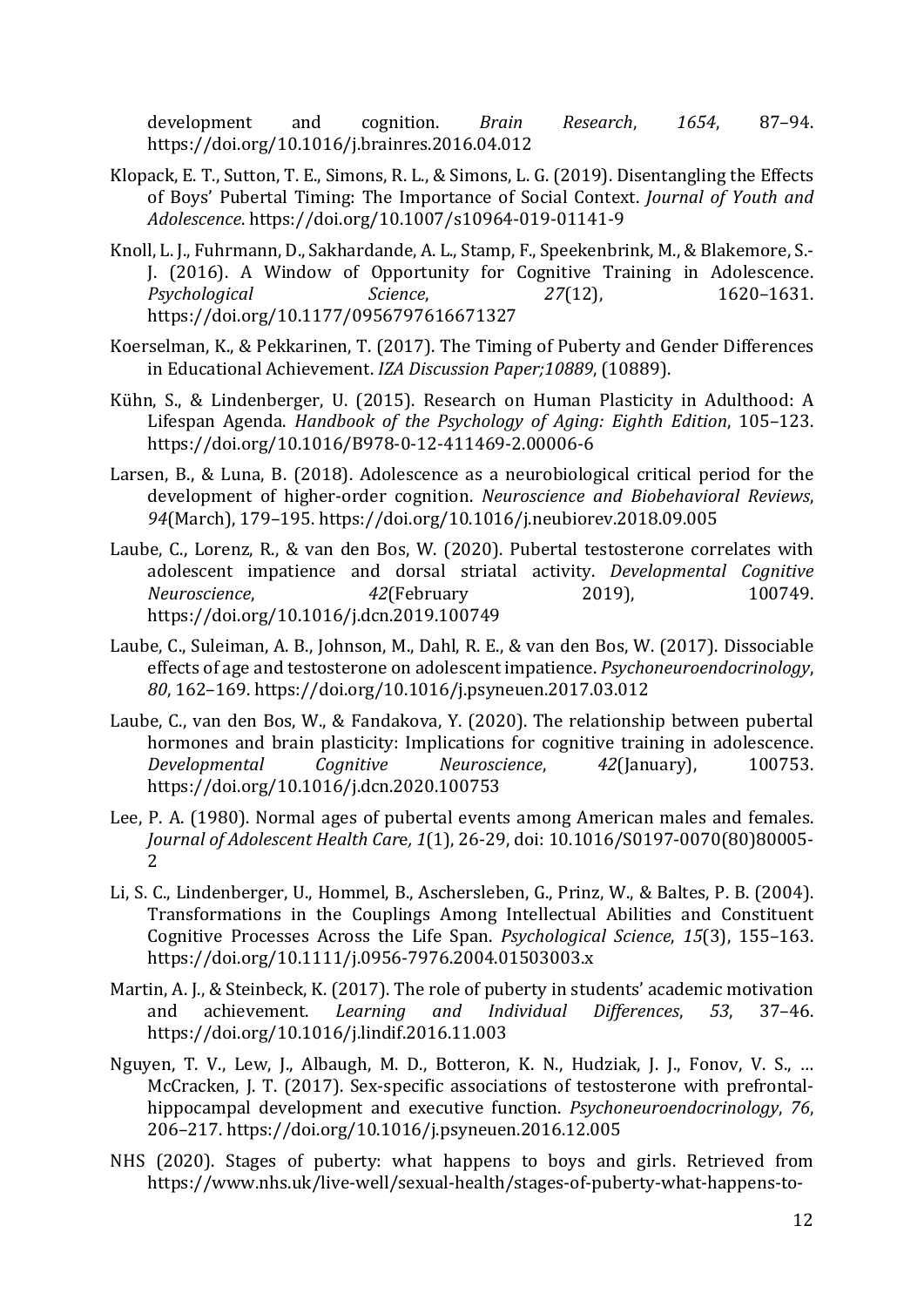boys-and-girls

- Oberman, L., & Pascual-Leone, A. (2013). Changes in plasticity across the lifespan: Cause of disease and target for intervention. *Progress in Brain Research*, 207, 91-120. https://doi.org/10.1016/B978-0-444-63327-9.00016-3
- \* Ohlsson, C., Bygdell, M., Celind, J., Sondén, A., Tidblad, A., Sävendahl, L., & Kindblom, J. M. (2019). Secular Trends in Pubertal Growth Acceleration in Swedish Boys Born from 1947 to 1996. *JAMA Pediatrics*, *173*(9), 860–865. https://doi.org/10.1001/jamapediatrics.2019.2315

This paper provides recent data on a secular trend for ealier pubertal timing among *boys.* 

- Op De MacKs, Z. a., Moor, B. G., Overgaauw, S., Gürolu, B., Dahl, R. E., & Crone, E. a. (2011). Testosterone levels correspond with increased ventral striatum activation in response to monetary rewards in adolescents. *Developmental Cognitive Neuroscience*, *1*(4), 506–516. https://doi.org/10.1016/j.dcn.2011.06.003
- Parent, A. S., Teilmann, G., Juul, A., Skakkebaek, N. E., Toppari, J., & Bourguignon, J. P. (2003). The Timing of Normal Puberty and the Age Limits of Sexual Precocity: Variations around the World, Secular Trends, and Changes after Migration. *Endocrine Reviews*, *24*(5), 668–693. https://doi.org/10.1210/er.2002-0019
- Pattwell, S. S., Duhoux, S., Hartley, C. A., Johnson, D. C., Jing, D., Elliott, M. D., ... Lee, F. S. (2012). Altered fear learning across development in both mouse and human. Proceedings of the National Academy of Sciences of the United States of America, 109(40), 16318-16323. https://doi.org/10.1073/pnas.1206834109
- Piekarski, D. J., Boivin, J. R., & Wilbrecht, L. (2017). Ovarian Hormones Organize the Maturation of Inhibitory Neurotransmission in the Frontal Cortex at Puberty Onset in Female Mice. *Current Biology*, 27(12), 1735-1745.e3. https://doi.org/10.1016/j.cub.2017.05.027

*This* animal study provides causal evidence that early puberty onset leads to early *increases in inhibitory neurotransmission in the frontal cortex. This suggests that* earlier puberty may advance cortical maturation and thus regulate sensitive periods *for cognitive development. In addition, the authors demonstrate that mice with peri*pubertal exposure to gonadal hormones required more trials to reach criterion *performance in a reversal-learning task compared to controls.* 

- Piekarski, D. J., Johnson, C. M., Boivin, J. R., Thomas, A. W., Lin, W. C., Delevich, K., ... Wilbrecht, L. (2017). Does puberty mark a transition in sensitive periods for plasticity in the associative neocortex? *Brain Research*, *1654*, 123–144. https://doi.org/10.1016/j.brainres.2016.08.042
- Prentice, P., & Viner, R. M. (2013). Pubertal timing and adult obesity and cardiometabolic risk in women and men: A systematic review and meta-analysis. *International Journal of Obesity*, *37*(8), 1036–1043. https://doi.org/10.1038/ijo.2012.177
- Rubia, K., Smith, A. B., Woolley, J., Nosarti, C., Heyman, I., Taylor, E., & Brammer, M. (2006). Progressive increase of frontostriatal brain activation from childhood to adulthood during event-related tasks of cognitive control. *Human Brain Mapping*, 27(12), 973– 993. https://doi.org/10.1002/hbm.20237

Scherf, K. S., Behrmann, M., & Dahl, R. E. (2012). Facing changes and changing faces in